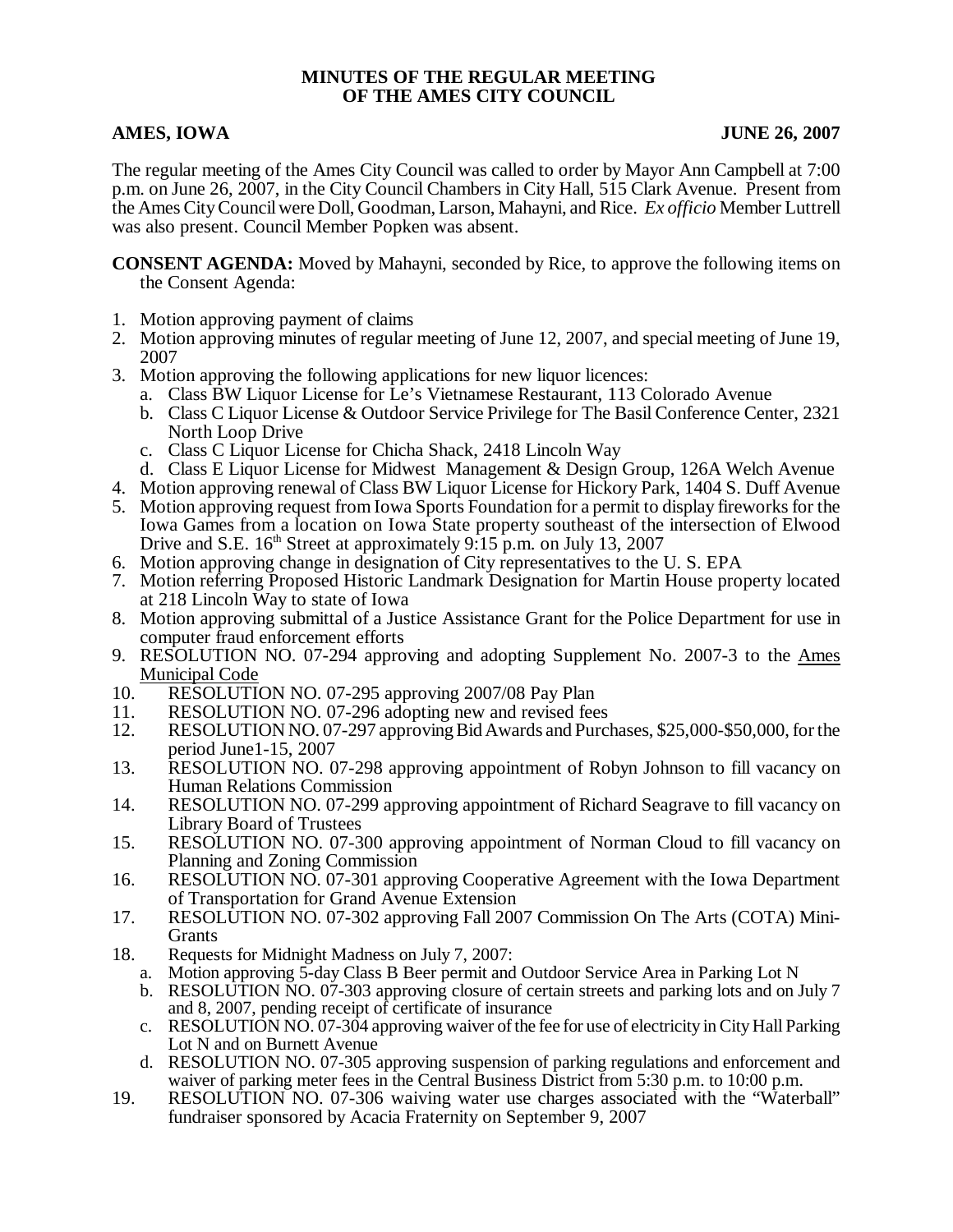- 20. RESOLUTION NO. 07-307 approving increase in grant amounts for Foundation Drain Program
- 21. RESOLUTION NO. 07-308 approving preliminary plans and specifications for Power Line Relocation Project - Boone County Road E26; setting July 25, 2007, as bid due date and August 14, 2007, as date of public hearing
- 22. RESOLUTION NO. 07-309 approving preliminary plans and specifications for Pearle Avenue Reconstruction, setting July  $\hat{18}$ , 2007, as bid due date and July 24, 2007, as date of public hearing
- 23. RESOLUTION NO. 07-310 approving purchase order changes and payment of outstanding invoices to C & K Heating, Air Conditioning, & Plumbing of Ames, Iowa, in the amount of \$51,000 for installation of Digital Control Units (DCUs)
- 24. RESOLUTION NO. 07-311 approving extension of contract for Chemical Treatment Services and Supplies for Power Plant with Nalco Company of Peoria, Illinois, in an amount not to exceed \$100,000
- 25. RESOLUTION NO. 07-320 approving Change Order No. 5 in connection with the SE Entryway Project
- 26. RESOLUTION NO. 07-312 accepting completion of 2006/07 Water System Improvements (S. Hazel/Lincoln Way to South  $4<sup>th</sup>$  Street)

Roll Call Vote: 5-0. Resolutions declared adopted unanimously, signed by the Mayor, and hereby made a portion of these minutes.

**PUBLIC FORUM:** Mayor Campbell noted that there had been miscommunication from the media; the 13<sup>th</sup> and Grand Intersection Improvements project is not on the Agenda. She advised that, if there are those who would like to speak on that issue, they would need to do so during Public Forum. The Mayor asked Assistant City Manager Bob Kindred to give an update to the City Council as to the schedule for that project. Mr. Kindred advised that since the June 12, 2007, City Council meeting, staff had been working with WHKS (engineering consulting firm) to hasten the detail work so that answers could be provided to the questions raised at that meeting. Secondly, staff has been working diligently to respond to the 22 questions posed by several citizens, and staff's response was provided to them this morning. Staff would be happy to share the response with anyone who is interested. A key question from many members of the community is the timeframe when more detailed information will be available. City Traffic Engineer Damion Pregitzer has requested that WHKS inform the City of a date when additional detailed information will be available. As soon as that is known, the public will be informed. It is hoped that information will be received by the staff by the middle part of July. A public input and education session will then be held. At this time, it is the staff's desire to place this item on the Council's July 24 Agenda for additional public input. It is unknown at this time, however, if WHKS will be able to meet that time frame.

Lynn Burnett,  $703 - 12<sup>th</sup>$  Street, Ames, referenced an analogy used by Council Member Mahayni at the June 12, 2007, City Council meeting to describe the situation at the intersection in question. Mr. Mahayni had said that it was like "trying to fit a gallon of milk into a half-gallon jug." He also said that it was not only a matter of what was good for the intersection in question, but also what is good for the entire transportation network. Mr. Burnett acknowledged that Mr. Mahayni had made a valid point; however, he contended that that simple cliche actually supported the fact that widening the intersection was not the right approach. He further explained that making the intersection bigger would allow more traffic to pass through at a much faster rate, but "the traffic would still be funneled into a half-gallon container," i.e.,  $\tilde{G}$ rand or  $13<sup>th</sup>$ . Mr. Burnett said that the solution is not to shove the traffic through there at a faster rate, but rather "to get more containers." It is Mr. Burnett's opinion that there need to be other routes so that every single vehicle is not being sent down Grand Avenue or across town on  $13<sup>th</sup>$  Street. Mr. Burnett believes that if there were alternatives, people might even travel through Main Street more often. People go on Grand Avenue because they don't want to "fight the tracks." Another point made by Mr. Burnett is that the "half-gallon container" is only full for several minutes each day. He said it was fairly obvious to him that the homes being slated for total acquisition were built long before North Grand Mall, WalMart, Cub Foods, Northridge, Northridge Heights, Somerset, and almost any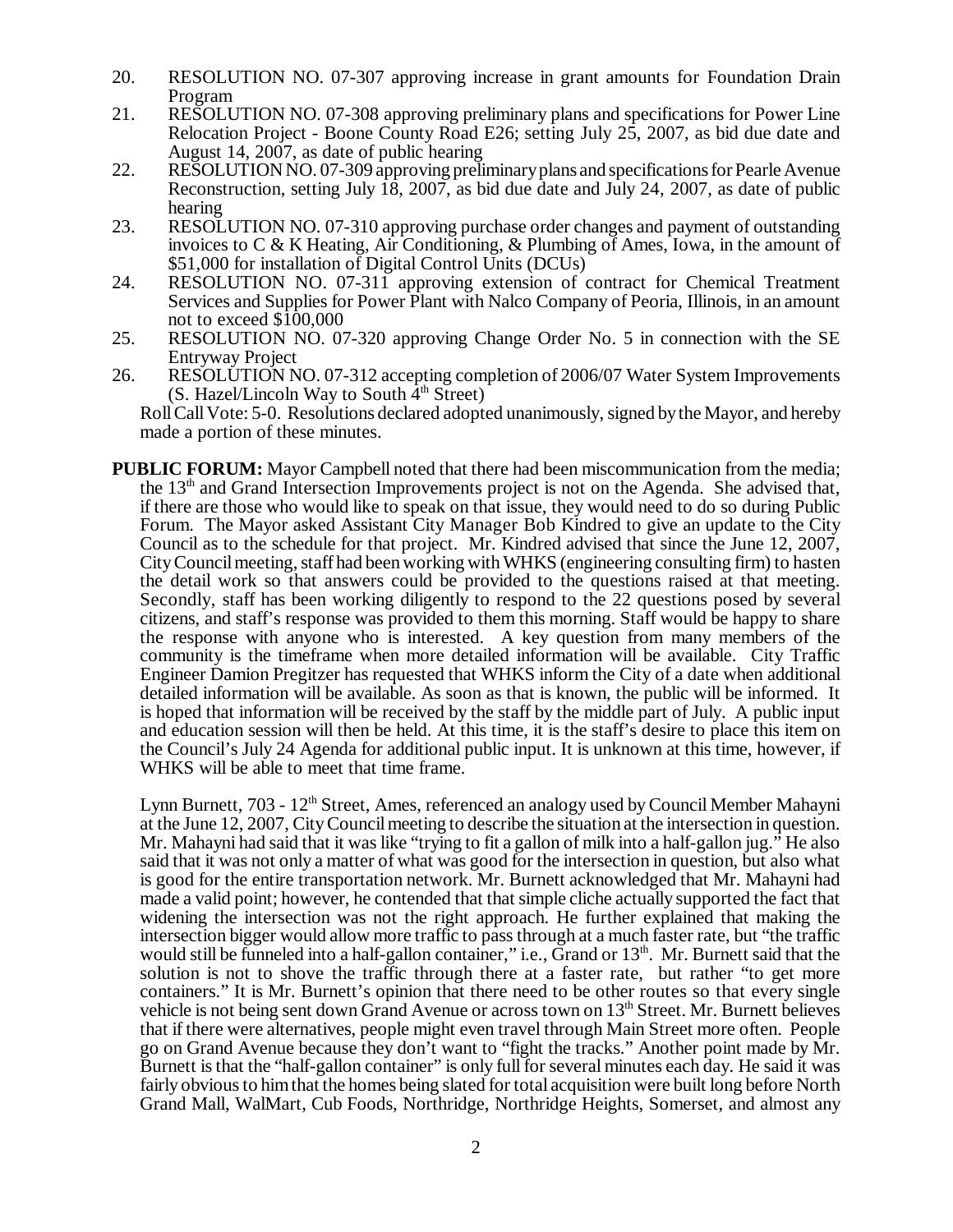other property north of 13<sup>th</sup> Street that have been allowed to develop without alternate traffic routes. According to Mr. Burnett, the debate should not be so much about which came first, but about what is right. He believes that the right thing is to recognize the residents whose homes have long been an established part of Ames and reconsider the widening of Grand and  $13<sup>th</sup>$ . Mr. Burnett said that he believes part of the problem that has lead to the current situation is the lack of time for PublicWorks staff to work through this type of problem in a timely manner. He hopes that public relations will be handled in a better way on future projects; better communication early on may have resulted in fewer issues.

Erica Fuchs, 4014 Marigold Drive, Ames, requested that the City Council reverse its decision to approve the \$2.3 million plan to widen and reconfigure the  $13<sup>th</sup>$  and Grand Intersection. That decision will force eight families to lose their homes and approximately 30 families to lose parts of their yards due to acquisition by the City. She thinks the City should improve safety and traffic flow at that intersection by using methods that do not destroy and damage citizens' homes and properties against their will. Ms. Fuchs made the following suggestions: use alternating traffic lights with left-lane turn arrows, install signals at the  $16<sup>th</sup>$  and Grand intersection, synchronize traffic lights on Grand, and consider reducing the speed limit on Grand to 30 mph. She said that she is not convinced that safety problems at the intersection are significant. According to Ms. Fuch's research of accident data, there had been only one traffic injury, which was listed as a "possible" injury, at this location from 2002-2006, and there is an average of only eight accidents/year there. She believes improvements to that statistic are not worth \$2.3 million or destroying people's homes and trust in their government. Ms. Fuch believes that when the government takes people's property against their will, all citizens should be concerned.

Neil VanSlyke, 1012 Vermont Court, Ames, said that he is not one of the affected property owners, but has sat two blocks deep on Grand Avenue waiting to turn west onto  $13<sup>th</sup>$  Street. He believes, however, that it is not worth the price some people have to pay to improve the situation, and he thinks the City "should not touch that intersection." Mr. VanSlyke stated that there have been numerous times when he has waited two to three blocks deep waiting to turn west; however, "it is not that big a deal." He said that today, he hit the light just right and turned west onto 13<sup>th</sup> Street, only to wait seven minutes at Ridgewood for the train. He pointed out that even if there had been a delay at the light, he still would have had to wait seven minutes for the train to pass. The whole concept is based on just "trying to hurry people up," and the price that is being asked of the residents of the area who have to give up their homes is not worth it. Mr. VanSlyke said that he hopes the entire issue just gets dropped.

Robert Lindemeyer, 1229 Harding Avenue, Ames, advised that his home is one that is slated to be removed. He considers his home to be historic; it was built 70 years ago, and he and his family have lived in it for 36 years. Mr. Lindemeyer has researched the history behind his home and shared his findings with the Mayor and City Council. He asked to add the following question to the list that staff has been working on: "How far along is the City on fulfilling the requirements of Section 106 of the Federal Code relative to historical sites and properties for the project at  $13<sup>th</sup>$ and Grand?".

Brian Cassaidy, 3200 Kingman Road, Ames, voiced concerns about the lack of a safe route to school for children in his neighborhood, which is comprised of 80 households located on the north side of Ontario Street, east of ISU Applied Sciences complex. Persons from this neighborhood have difficulty safely accessing the sidewalk on the south side of Ontario. They believe that school children are at risk when crossing Ontario Street and request that the City Council consider installing a pedestrian crossing facility at that location. Similar crossing facilities include signs, painting on the street, and a reduction of the speed limit. Mr. Cassaidy said his personal preference would be a crossing facility similar to the one on  $24<sup>th</sup>$  Street adjacent to Kent and Prairie View Streets, which includes a pedestrian signal. He asked for support from the City Council in dealing with this issue.

George Belitsos, 5508 West Lincoln Way, Ames, representing Youth and Shelter Services (YSS),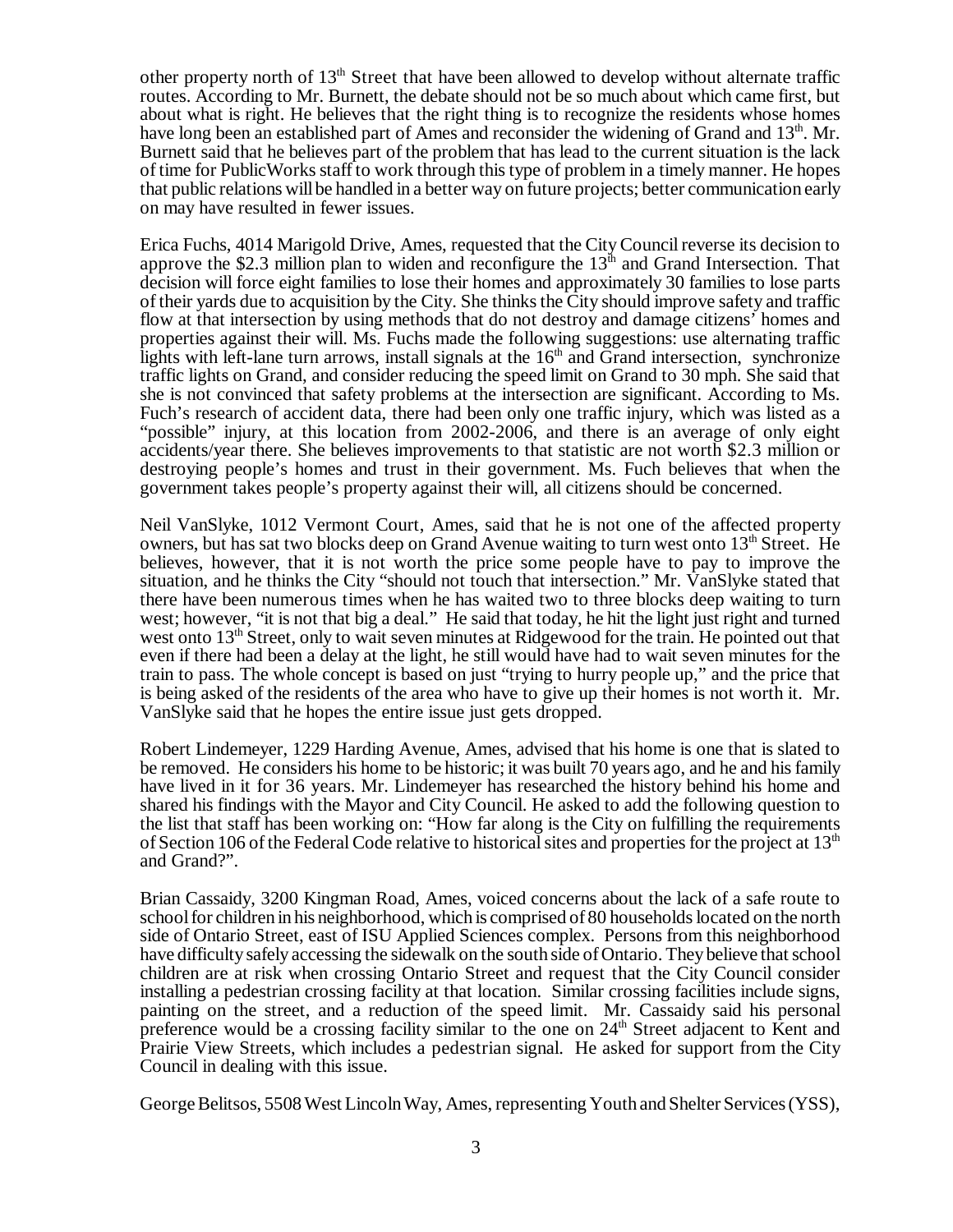reminded the Mayor and City Council that, on April 16, 2007, a request had been made by YSS for the City Council to review the historic preservation requirements of Old Town regarding the type of building materials allowed. He reiterated that YSS would like to replace 36 wooden windows with vinyl ones at the Rosedale Shelter. The vinyl windows would look exactly like the wooden ones. Mr. Belitsos urged the City Council to address the request soon as they cannot go through another winter with the current windows; there is too much wind leaking through. Mr. Belitsos asked for an answer on this issue to either grant an exception or change the Code in the next few months.

Holly Fuchs, 806 Brookridge, Ames, encouraged the City Council to consider alternatives to the 13<sup>th</sup> and Grand Intersection Improvement project. She suggested that traffic could be reduced at that intersection by the City enacting a "smart driving" policy to encourage people to avoid busy intersections. This would also reduce expense since the improvements would not be needed. Ms. Fuchs said that she felt the timeline given was very short; there needed to be more lead time, as property owners did not know that they were going to lose their homes or some of their property until three weeks before the decision was made by the City Council. According to Ms. Fuchs, the project was in the *Public Safety* section of the Capital Improvements Plan, not in the *Transportation* part, and there were no details. If alternatives are considered, Ames would be a much more attractive community to live in as it would show that public officials listen to its citizens. Ms. Fuchs also said that this would send the message that "quality of life is more important than a car."

**HUMAN SERVICE CAMPUS FEASIBILITY STUDY:** Assistant City Manager Sheila Lundt reminded the Council members that they had approved an allocation from the FY 2007/08 Local Option Fund of \$20,000 to be used for a human services campus feasibility study. The possibility of a human services campus has been discussed for several years; however, lack of funding has prevented the option from being seriously studied until now. Staff prepared and sent out a Request for Proposal. One proposal, from RDG, was received. According to Ms. Lundt, staff was very impressed with the proposal from RDG and feels that it would provide a solid review of the feasibility of a human services campus in Ames.

Council Member Larson asked if specific sites would be considered. Ms. Lundt explained that the results of the study would not determine a location, but will be an assessment of need. There are nine agencies that have indicated a need for new space, additional space, or replacement space; there are different levels of need at this point. Agencies will be interviewed to determine what the space needs are to provide services at the current level and new and/or expanded services. Another component of the study would be to ascertain if there are compatible uses to enable the sharing of space in a facility. A basic footprint would be outlined. Also to be included in the study would be a preliminary look at what funding would be available through the agencies, and via public and/or private funding. If the study proves that such a facility is feasible, an architect would be hired to start designing a building and looking for a location. Ms. Lundt pointed out that, through prior discussions, it is known that the City Council does not want to take property off the tax rolls, but to look for property that is currently institutional or not-forprofit. According to Ms. Lundt, the study would begin immediately and conclude in August, which would allow for possible programming into the 2008/09 CDBG process.

Moved by Larson, seconded by Rice, to adopt RESOLUTION NO. 07-313 approving a contract with RDG IA, Inc.,  $d/b/a$  RDG Rudi Lee Dreyer, in the amount of \$18,000 for a human services campus feasibility study.

Roll Call Vote: 5-0. Resolution declared adopted unanimously, signed by the Mayor, and hereby made a portion of these minutes.

Ms. Lundt emphasized that approval of a contract with RDG would in no way bind the City to build a structure or commit any additional City funds or CDBG funds to a future project. If it is shown that a human services campus is not feasible, it will be dropped and no further funds would be expended. Ms. Lundt advised that she and Housing Coordinator Vanessa Baker-Latimer had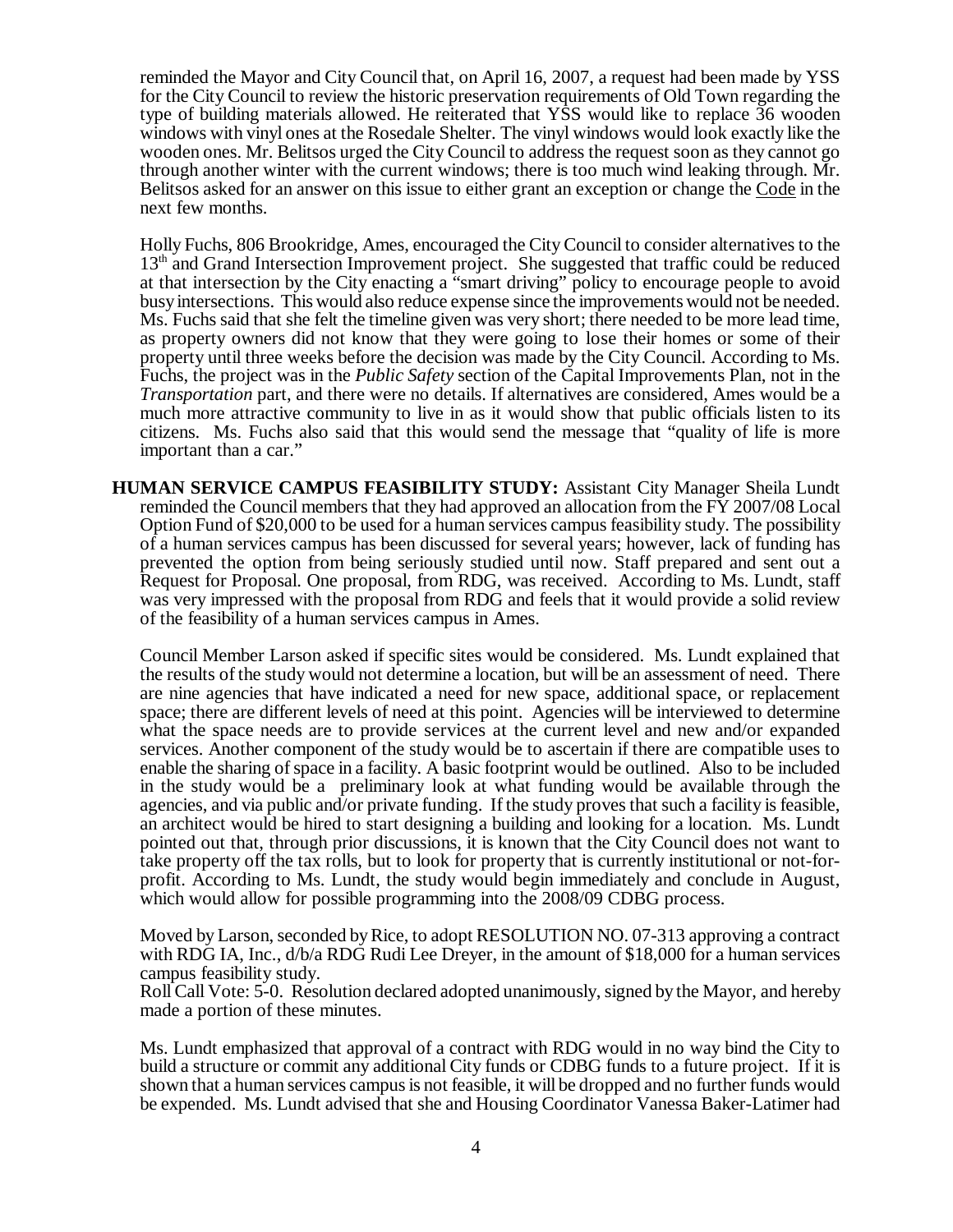preliminary discussions about this possible project with the Community Development Block Grant auditors visiting the City last week. One of the key things that will be discussed with the agencies is that, in order for CDBG funds to be used for this project (in excess of the 15% reserved for human services projects), it will be necessary to prove that 51% of those served by such a campus are low- to moderate-income clients. Ms. Baker-Latimer said that it is important for the City Council to make a decision on the feasibility study as soon as possible so that all components can be completed in time to apply for CDBG funds in FY 2008. Also, an environmental review will have to be done on the site.

Ms. Lundt explained that there is some risk in using CDBG funds as a financing vehicle. She advised that the City would have to repay the funding, over a 20-year period, if the requirement of serving 51% low- to moderate-income (LMI) persons is not met. It is the advice of HUD representatives that the City retain control of the building to ensure that the LMI requirement is met. Also, the repayment amount, if necessary, would increase as the building appreciates in value.

Council Member Goodman asked if discussions would be occurring on a human services center if CDBG funds were not an option. Ms. Lundt said they would be. She pointed out that the City is allocating close to a million dollars for support of various human services agencies, and it is costing more due to maintenance, duplication, and support staff issues. It is felt that perhaps monies could be saved, e.g., operational and maintenance, if services were centralized. She emphasized that many of the agencies are at a point where available space for service delivery is critical, and, in fact, some is substandard. Due to the federal limits on what may be charged for services, the ability of some of the agencies to raise funds will be very minimal for this type of project. Mr. Kindred added that CDBG funds would be a part of the funding for construction; there would need to be other funding sources. Ms. Baker-Latimer advised that CDBG funds for minor repairs to non-profit agencies have been utilized to the greatest extent possible, and many agencies are at a point where no additional funds may be borrowed. A new facility would reduce the requests for funds for repairs to non-profits. She stated that a human services campus is an eligible project under the CDBG program, and similar projects have been done in other communities.

Council Member Goodman asked if the City had looked for a private property owner who would be willing to rent a site for a human services center. Ms. Lundt said that the City had not gotten to that point yet because the need is still being assessed, but it will be considered.

**AGREEMENT WITH AMES ECONOMIC DEVELOPMENT COMMISSION (AEDC):** An e-mail from Merlin Pfannkuch dated June 26, 2007, was placed around the dais. In his e-mail, Mr. Pfannkuch expressed his dismay that the proposed agreement did not include: (1) other possible ways that economic development monies generated by the Hotel-Motel Tax could be used, and (2) whether it is acceptable for a group that receives significant funds from the City to be involved in lobbying on City issues.

Moved by Mahayni, seconded by Larson, to adopt RESOLUTION NO. 07-314 approving the Contract for Services Agreement with the AEDC in the amount of \$90,000.

Council Member Goodman said that he had not been part of the original discussion about this agreement as he was absent from that meeting. He asked if the City Council had discussed the appropriateness of the Ames Economic Development Commission being politically active in the community. Council Member Rice recalled the discussion and said that he was comfortable with the answer given. Council Member Larson pointed out that the entire ASSET process is laden with groups that take political stances on issues with which the City does not always agree. It is a question of whether the "greater good of the community" is served for the dollars that are being spent. Mr. Larson pointed out that dollars are being leveraged 7 or 8:1.

Mr. Goodman also referenced former discussions about making funds available to other groups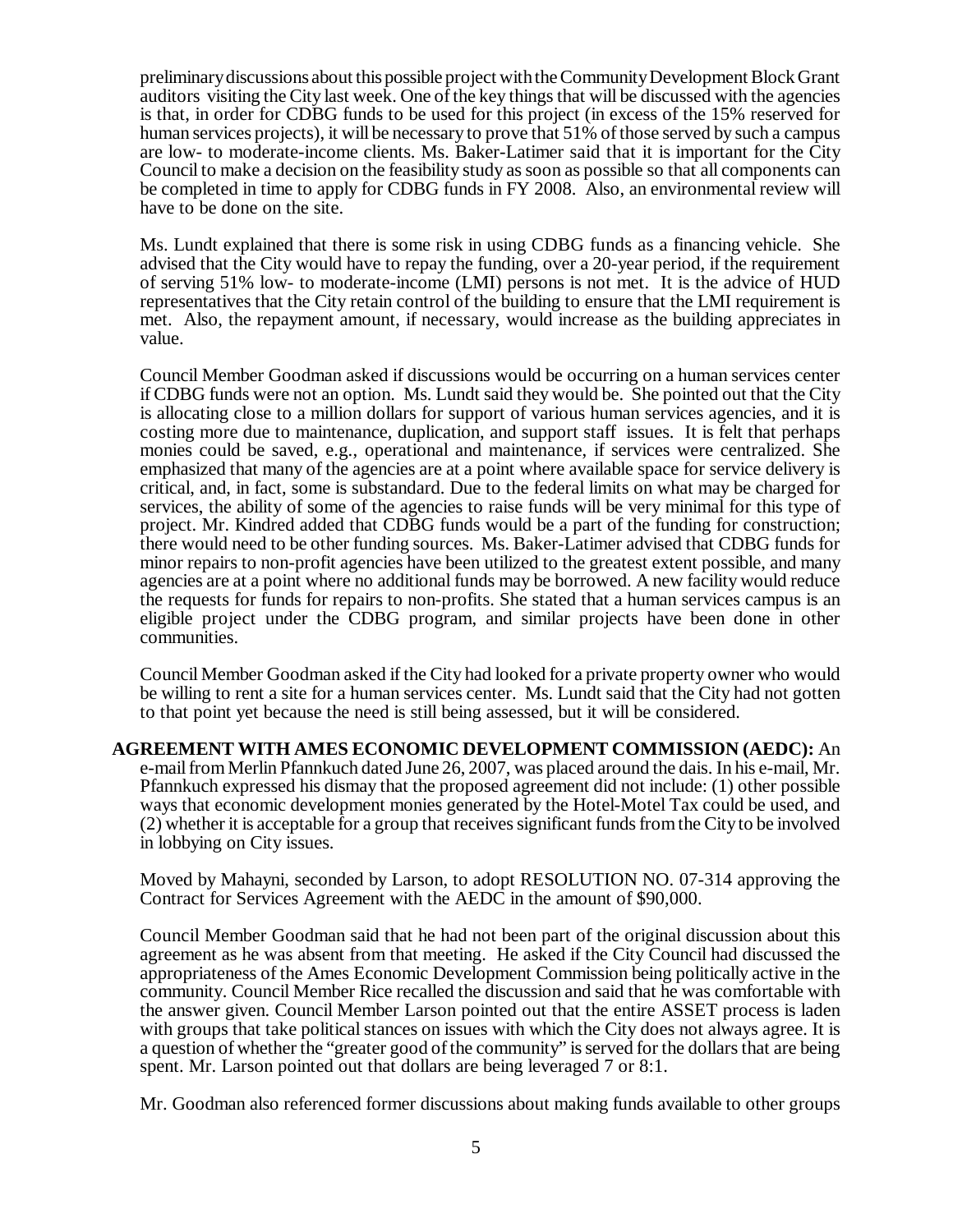that want to get involved in economic development. Council Member Rice stated that he did not recall the exact discussion; however, he, again, was comfortable with the outcome. He felt that the agreement does allow for "checks and balances." Mr. Kindred pointed out that the AEDC had been in existence for 20 years and has been the entity in the community to take the lead in many economic development efforts. If there are other groups that want to bring proposals or ideas to the City Council, they are encouraged to do so. One such venue would be at the Town Budget Meeting held annually in the fall. Council Member Mahayni pointed out that the City Economic Development Specialist position was eliminated as it was felt that the AEDC would accomplish those tasks.

Roll Call Vote: 5-0. Resolution declared adopted unanimously, signed by the Mayor, and hereby made a portion of these minutes.

**AGREEMENT FOR STREAMING VIDEO SERVICE FOR CITY CHANNEL 12:** Finance Director Duane Pitcher and Information Services Manager Stan Davis gave a presentation on providing a streaming video service for Government Access Channel 12. Staff has been evaluating alternative methods of making City Council and Boards/Commissions meetings available for public viewing. Currently, viewing of these meetings is only possible by attendance at the meetings or on the local cable TV channel. Responses to the annual Citizen Satisfaction Survey showed that 75% of Ames residents have access to high-speed internet, and the numbers subscribing to cable TV are shrinking. Providing streaming video would make viewing the meetings and other Channel 12 information available to anyone with a broadband internet connection. Dial-up connections will not provide adequate speed for use of streaming video.

According to Mr. Pitcher, to initiate streaming video service at a level that will allow for growth in use and not degrade the current service level for City internet services will require an initial investment in set-up and equipment of \$5,000 and an ongoing cost for hosting service and internet bandwidth of approximately \$560/month. Mr. Pitcher added that if demand for this service grows, the City could consider archiving video of meetings and providing video ondemand; however, those services would come at a much higher cost.

Council Member Rice asked if a Council member were out of town, could this system be used to allow that member to participate in the meeting. City Attorney Marek said that it would be possible, depending on the bandwith of the location where the Council member was visiting.

Council Member Larson asked if funds had been budgeted for such a system. Mr. Pitcher advised that adequate appropriation is available for the initial investment; however, an amendment to the 2007/08 budget will be needed to provide for the ongoing costs.

Moved by Goodman, seconded by Doll, to adopt RESOLUTION 07-315 authorizing City staff to enter into an agreement to establish streaming video service for City Channel 12. Roll Call Vote: 5-0. Resolution declared adopted unanimously, signed by the Mayor, and hereby made a portion of these minutes.

**REVISIONS TO PURCHASING POLICIES AND PROCEDURES:** Purchasing Agent Luana Stoneking stated that several changes proposed to the City's Purchasing Policies and Procedures are necessary to comply with changes to Code of Iowa Chapters 26, 314, 380, 384, and 386, relating to public bidding, that became effective January 1 or will become effective July 1, 2007. Additional changes relating to contract change orders are also being recommended.

Moved by Mahayni, seconded by Rice, to adopt RESOLUTION NO. 07-316 approving revisions to Purchasing Policies and Procedures.

Roll Call Vote: 5-0. Resolution declared adopted unanimously, signed by the Mayor, and hereby made a portion of these minutes.

# **PARKING AGREEMENT WITH YOUTH & SHELTER SERVICES (YSS):** Public Works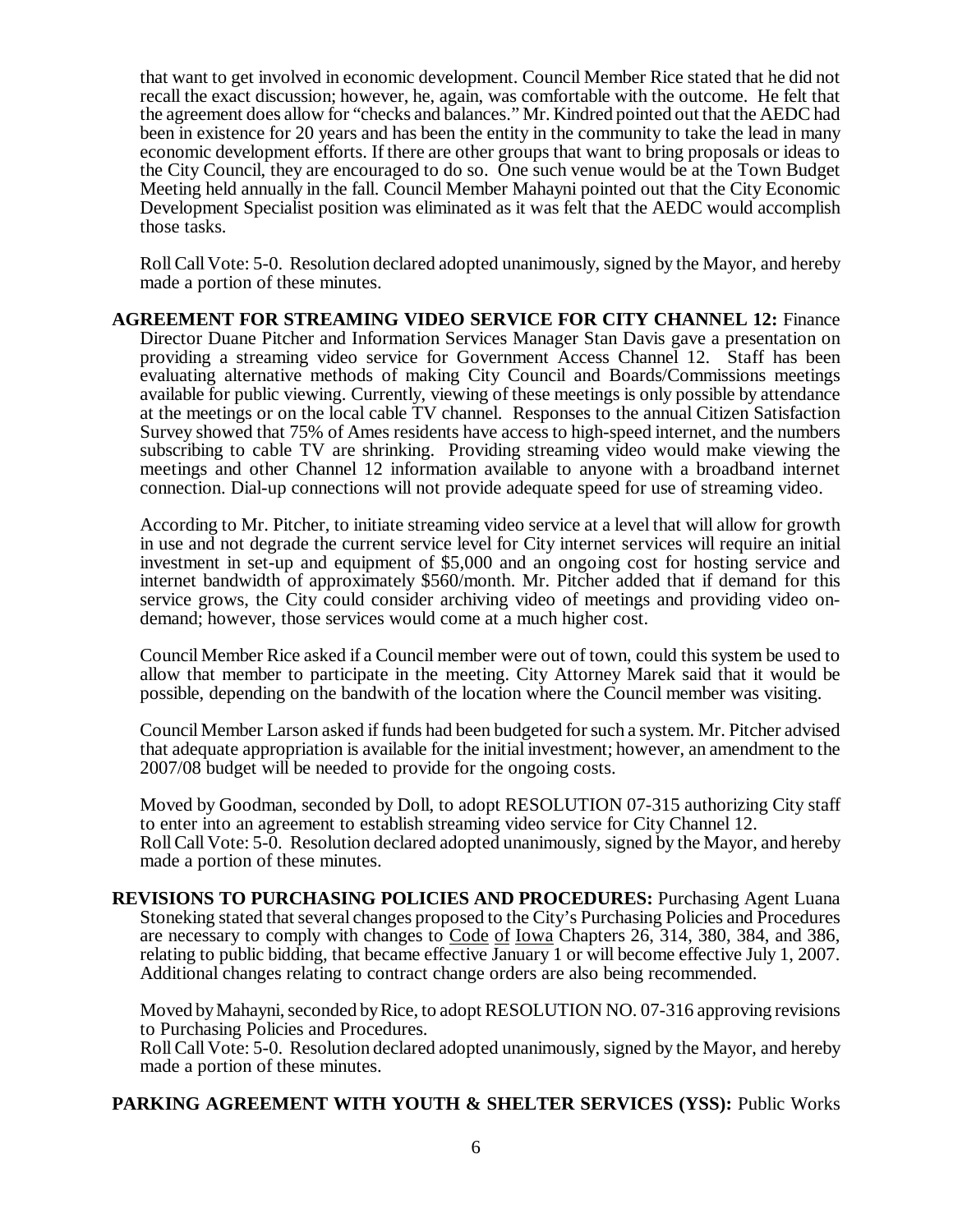Director John Joiner advised that, pursuant to an agreement between the City and YSS for redevelopment of the old Municipal Building, YSS is entitled to exclusive use of the 16 parking spaces in Municipal Lot P for a 15-year period (ending in 2012). The Agreement specifies that YSS may use the lot at no change for the first ten years and will pay market rate fees for the parking spaces during the final five years of the Agreement. The ten-year period will end on July 1, 2007, and charges for the parking spaces will then be incurred. During the 2007/08 budget hearings, the City Council determined that YSS should pay the established market rate of \$35/month for each of the 16 spaces. On February 22, 2007, the City Council received a letter from YSS requesting further consideration of the rate since they had not budgeted for that expense during the current fiscal year. During additional discussion of the rate at the Council's April 24, 2007, meeting, YSS Chief Executive Officer George Belitsos advised that YSS performs all maintenance for Municipal Lot P. Since that time, it has been ascertained that YSS pays approximately \$2,880 annually for upkeep of Municipal Lot P, which equates to \$15/space/month. Staff believes that it is appropriate to take into account the maintenance costs, which typically would be borne by the City, when establishing the rate of payment. In consideration of the maintenance expense being incurred by YSS, staff is recommending that a rate of \$20/space/month now be established for the final five years of the Parking Agreement.

Council Member Goodman asked if there would be any cost savings to both entities if the City would take on the responsibility of maintaining Lot P. Mr. Joiner stated that an amendment to the agreement could be approved; however, it is unknown if any savings would be realized.

Moved by Larson, seconded by Rice, to adopt RESOLUTION NO. 07-317 approving a revision to the Agreement with Youth & Shelter Services relating to Municipal Parking Lot P, as follows: establish a rental rate of \$20/space/month for 16 spaces for the final five years of the Agreement, commencing July 1, 2007, provided YSS continues to perform all lot maintenance. Roll Call Vote: 4-0-1. Voting aye: Doll, Goodman, Larson, Rice. Voting nay: None. Abstaining: Mahayni. Resolution declared adopted, signed by the Mayor, and hereby made a portion of these minutes.

**CLOSURE OF DUFF AVENUE FOR REPAIR OF UNION PACIFIC RAILROAD (UPRR)TRACKS:** Moved by Mahayni, seconded by Rice, to adopt RESOLUTION NO. 07-321 delegating to staff the authority to administratively close Duff Avenue to facilitate Union Pacific Railroad surface repair work beginning June 27, 2007, and ending upon completion of the repairs.

Director Joiner advised that staff was contacted by the UPRR regarding conducting surface repairs at the Duff Avenue tracks, specifically the southern east/west line, on June 27 through June 28, 2007. Staff communicated to UPRR officials concerns over the vertical abruptness related to the raising of the northern set of tracks, and Railroad personnel offered to work with the City to establish an acceptable asphalt transition taper. Once completed, the crossing, as a whole, should have a smooth transition.

Roll Call Vote: 5-0. Resolution declared adopted unanimously, signed by the Mayor, and hereby made a portion of these minutes.

**HEARING ON UPDATE TO 2004/09 COMMUNITY DEVELOPMENT BLOCK GRANT (CDBG) CONSOLIDATED PLAN:** Housing Coordinator Vanessa Baker-Latimer explained that, prior to receiving CDBG funds, the City is required to submit a Consolidated Plan to the Department of Housing and Urban Development. She defined the Consolidated Plan as the planning document for the jurisdiction and must identify, over a five-year period, the goals and priorities to address the housing and community development needs of low- and moderate-income persons.

Ms. Baker-Latimer advised that beginning October 1, 2006, all entitlements are required to incorporate into their Consolidated Plan, Annual Action Plan, and Annual Performance and Evaluation Report (CAPER), the status of the grantee's efforts toward implementing outcome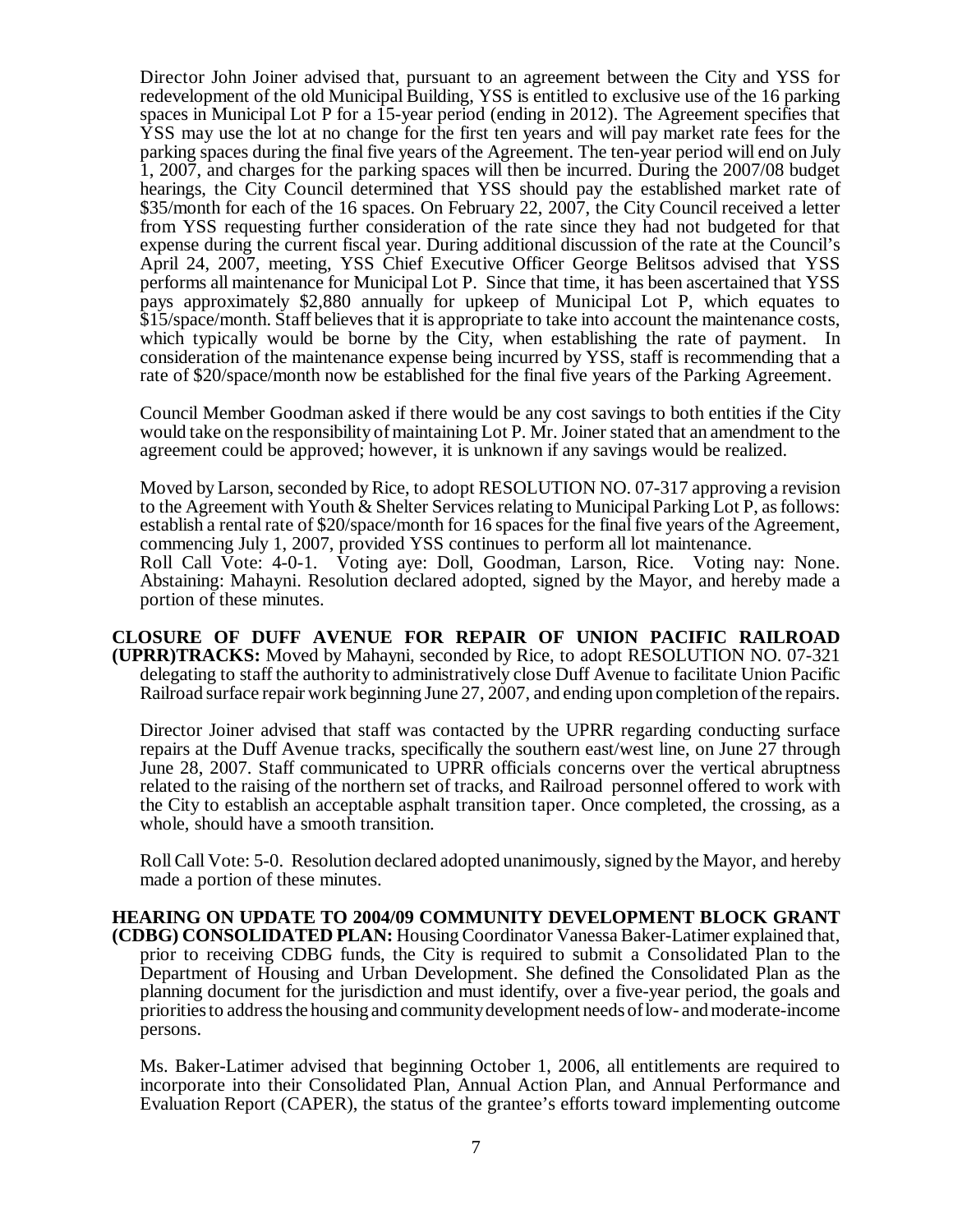performance measurement requirements described in the Federal Register Notice dated March 7, 2006. All of those documents should provide a description of how the jurisdiction's program provided new or improved availability, accessibility, affordability, sustainability of decent housing, a suitable living environment, and economic opportunity. For the City of Ames, the updated Consolidated Plan must be submitted for the beginning of the fiscal year along with the 2007/08 Annual Action Plan by June 29, 2007.

According to Ms. Baker-Latimer, the 2004-09 Consolidated Plan Update was made available on the City's website and in the City Clerk's Office. It was also made available for public comment from June 19 - 26, 2007. No comments were received.

The public hearing was opened by the Mayor. No one wished to speak, and the Mayor closed the hearing.

Moved by Goodman, seconded by Rice, to adopt RESOLUTION NO. 07-318 approving the 2004-09 Community Development Block Grant Consolidated Plan Update. Roll Call Vote: 5-0. Resolution declared adopted unanimously, signed by the Mayor, and hereby made a portion of these minutes.

### **HEARING ON TEXT AMENDMENT TO THE ZONING ORDINANCE TO ELIMINATE THE MINIMUM FLOOR AREA RATIO STANDARDS IN THE PLANNED COMMERCIAL DISTRICT:** The Mayor opened the public hearing. No one asked to speak, and the hearing was closed.

Planning and Housing Director Steve Osguthorpe said that during recent discussions with the City Council pertaining to both the adaptive reuse proposal for the North Grand Mall and development within the Ames Industrial Park, questions were raised regarding the applicability of FAR standards. Staff was subsequently directed to further review the FAR standards as they pertained to all development in all zoning districts. At its meeting of June 12, 2007, the City Council directed staff to prepare a text amendment to the Zoning Ordinance to eliminate the FAR standards from the Planned Commercial District. It was also noted that at its meeting of June 20, 2007, the Planning and Zoning Commission voted unanimously to recommend approval of the amendment to Ames Municipal Code Table 29.805(3) eliminating FAR standards from the PRC District. Mr. Osguthorpe reminded the City Council that the floor area ratio (FAR) defines the area of a building's square footage in relation to the lot size.

Moved by Goodman, seconded by Mahayni, to pass on first reading an ordinance eliminating the minimum Floor Area Ratio standards in the Planned Commercial District. Roll Call Vote: 5-0. Motion declared carried unanimously.

**HEARING ON VACATING EASEMENTS IN SOMERSET SUBDIVISION, 11TH AND 18TH ADDITIONS:** The public hearing was opened by Mayor Campbell and closed after no one came forward to speak.

Moved by Mahayni, seconded by Doll, to adopt RESOLUTION NO. 07-319 approving vacating the ingress, egress, and parking easements in Somerset Subdivision,  $11<sup>th</sup>$  and  $18<sup>th</sup>$  Additions. Roll Call Vote: 5-0. Resolution declared adopted unanimously, signed by the Mayor, and hereby made a portion of these minutes.

## **ORDINANCE ADOPTING THE 2006 INTERNATIONAL BUILDING CODE AND INTERNATIONAL RESIDENTIAL CODE:** Moved by Goodman, seconded by Larson, to pass on second reading an ordinance adopting the 2006 International Building Code and International Residential Code.

Roll Call Vote: 5-0. Motion declared carried unanimously.

Moved by Goodman, seconded by Larson, to suspend the rules necessary for the adoption of an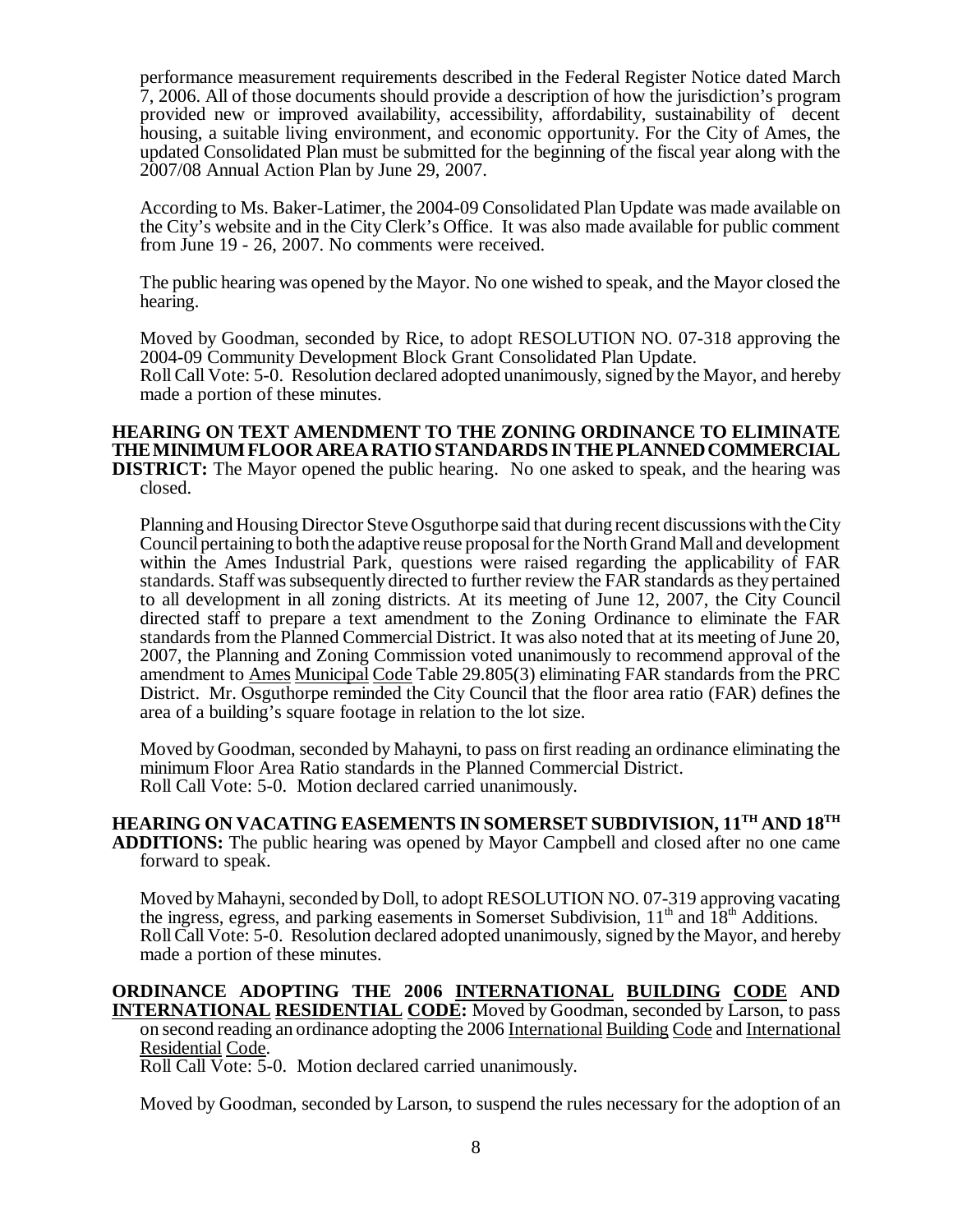ordinance. Roll Call Vote: 5-0. Motion declared carried unanimously.

Moved by Goodman, seconded by Mahayni, to pass on third reading and adopt ORDINANCE NO. 3924 adopting the 2006 International Building Code and International Residential Code. Roll Call Vote: 5-0. Ordinance declared adopted unanimously, signed by the Mayor, and hereby made a portion of these minutes.

**ORDINANCE SETTING PARKING REGULATIONS ON APPLE PLACE:** Moved by Mahayni, seconded by Goodman, to pass on second reading an ordinance setting parking regulations on Apple Place.

Roll Call Vote: 5-0. Motion declared carried unanimously.

**ORDINANCE ADDING A COLLECTION FEE TO PARKING REGULATION VIOLATIONS:** Moved by Mahayni, seconded by Goodman, to pass on second reading an ordinance adding a collection fee to parking regulation violations.

Roll Call Vote: 5-0. Motion declared carried unanimously.

**ORDINANCE DELETING REQUIREMENT TO DECLARE A PUBLIC WATER SHORTAGE BEFORE ENACTING VOLUNTARY CONSERVATION:** Moved by Goodman, seconded by Mahayni, to pass on second reading an ordinance deleting the requirement to declare a public water shortage before enacting voluntary conservation. Roll Call Vote: 5-0. Motion declared carried unanimously.

**ORDINANCE ESTABLISHING A SITE PLAN STORMWATER POLLUTION PREVENTION PLAN REVIEW FEE AND A STORMWATER LOT DEVELOPMENT PERMIT FEE:** Moved by Goodman, seconded by Mahayni, to pass on third reading and adopt ORDINANCE NO. 3923 establishing a Site Plan Stormwater Pollution Prevention Plan Review fee and a Stormwater Lot Development Permit fee.

Roll Call Vote: 5-0. Ordinance declared adopted unanimously, signed by the Mayor, and hereby made a portion of these minutes.

**COMMENTS:** Council Member Goodman asked for the status of the vinyl window issue. Planning and Housing Director Osguthorpe advised that the issue has been placed on the next agenda for the Historic Preservation Commission for recommendation. Additionally, a Planner has been assigned to explore remedies with the applicant.

Mr. Goodman asked how much notice had been given to the residents affected by the  $13<sup>th</sup>$  and Grand Intersection Improvements Project. Public Works Director Joiner stated that the study on that project began in 2002 and then was tabled. When the present contract was initiated with WHKS to continue the study, affected residents were notified by direct mail, through the press, and via information aired on Channel 12 approximately five weeks before the issue appeared on the City Council agenda. He pointed out that the project is still in the planning stages. Land acquisition would not occur until 2008/09, and construction is not slated to begin until 2009/10. Holding a public informational meeting is typical at the beginning of a project, but usually occurs in the engineering phase, not in the planning phase.

Moved by Mahayni, seconded by Goodman, to refer to staff, the letter from Brian and Julie Cassaidy, Mark and Deb Power, and Kirstin Sullivan, requesting the City to investigate the feasibility of a pedestrian crossing signal at Minnesota and Ontario Street, and bring the issue back to the City Council for resolution prior to school starting in the fall. Director Joiner advised that the letter had been reviewed by Public Works staff, and a report on options and estimated costs will be on the July 10, 2007, City Council agenda. If a pedestrian crossing signal is pursued, Mr. Joiner is not sure if there would be adequate time to get it installed prior to school starting in the fall.

Vote on Motion: 5-0. Motion declared carried unanimously.